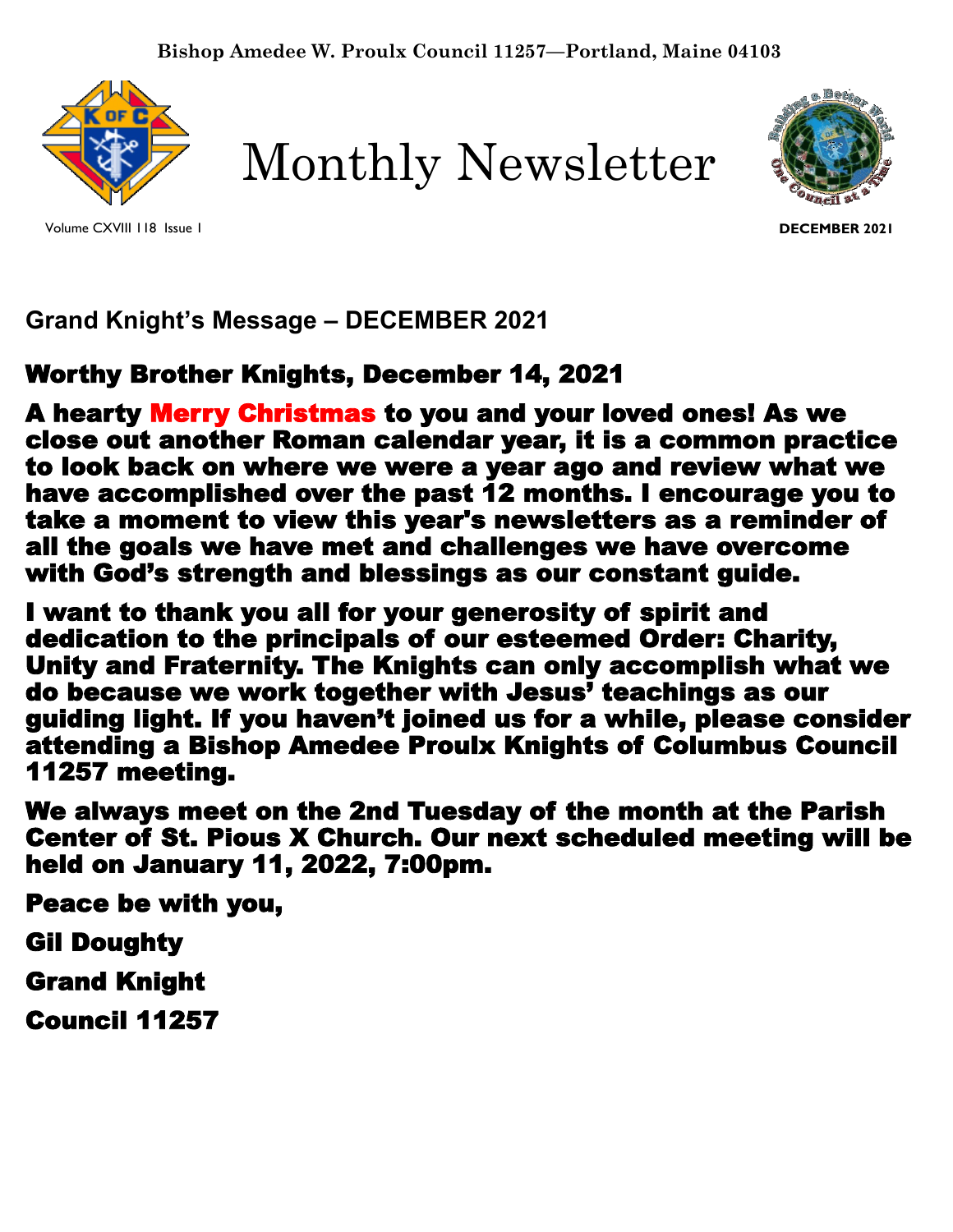#### **Call of Meeting to Order**

The DEC. 14th IN PERSON business meeting was called to order by GK Gil Doughty at 7:00pm. Fr. Jack lead us with the opening prayer GK Gil lead us in the Pledge of Allegiance.

#### **Roll Call of Officers**

| Chaplain Fr. Jack         | P |
|---------------------------|---|
| Grand Knight, G. Doughty  | P |
| Deputy GK, M. Pizzo       | P |
| Chancellor, N. Twaddel    | P |
| Recorder, J. Pizzo        | P |
| Fin. Secretary P. Rovnak  | P |
| Treasurer, D Bergson      | P |
| Lecturer                  | U |
| Advocate, R. Leduc        | E |
| Warden, F. Stephens       | P |
| IS Guard P. Sullivan      | P |
| OS Guard, D. Marzagalli   | E |
| 1 Yr. Trustee , J. Morin  | E |
| 2 Yr. Trustee, D. Pratt   | P |
| 3 Yr. Trustee, E. Griffin | P |
| $P = Present$             |   |
| $A = Absent$              |   |
|                           |   |

 $E = Excused$ 

#### **Reading of Minutes of the Previous Meeting:**

Motioned made to dispense with the reading of the previous meeting. Second and passed.

**Report of Admissions Committee on Reading and voting for new members: No new admissions.** 

#### **The Chaplain's Report:**

**Fr. Jack spoke of the upcoming end advent and upcoming Christmas Season with the birth of our lord Jesus.** 

## Of the 51 members, 11 are Honorary Life, Report: **Membership Statistics:**  Council Membership: Insurance Members 25 Associate Members 25 Insurance Members 1 Inactive Total 51

3 Honorary and 1 is Inactive

The aging of our council:

 $20 - 30 = 0$   $31 - 40 = 2$  $41 - 50 = 5$   $51 - 60 = 12$  $61 - 70 = 16$   $71 - 80 = 15$ 

 $81 - 90 = 1$ 

The average age **of membership 66**

### **The Following Have Received the Honors of the 2nd & 3rd Degrees:**

**The Following Have Received the Honors of the 4th Degree: NONE**.

**The Treasurer report: 11/30/21**

**BEGINNING BAL. 11/01/21** \$ **4,358.91**

**INCOME**

**Holiday Appeal Donations \$ 780.00 7 members dues 2022 \$ 300.00**

**TOTAL INCOME \$1,080.00 EXPENSES Coats for Kids 2021 (\$2,744.31)**

| Stamps for FS Dues Mail (\$ | 58.00)         |
|-----------------------------|----------------|
| TOTAL EXPENSES              | $(\$2,802.31)$ |
| <b>ENDING BAL. 11/30/21</b> | \$2,636.60     |

**Respectfully submitted, David Bergson, Treasurer**

**Motioned to accept the report was unanimously approved.**

#### MONTHLY NEWSLETTER DECEMBER 2021 Volume CXVIII 118 Issue

#### **Reading of Bills and Communications:**

Coats for Kids and Stamps for FS to mail out dues cards.

# **The Financial Secretary**

FS Peter Rovnak has mailed or delivered dues bills for 2022. There are 22 members paid to date.

#### **Trustee's Report**

**NONE The Chancellor's Report:** 

**NONE**

#### **Report of Service Program Committees:**

**Essay Contest was completed and 2 winners were awarded \$50 each and will go on to the State Contest and hopefully to national.**

**Completed installation of Crèche.**

**Installed Lights for Christmas celebration at St. Joseph's Church.**

**Assisted Salvation Army with Red Kettle drive at Maine Mall.**

**Mitten tree at both Churches.** 

**Unfinished Business:** 

**NONE**

#### **NEW BUSINESS:**

**We have been approached by the parish to solicit volunteers to assist the priests at Funeral Services. Anyone interested should contact DGK Mike for more information. There is some training involved.** 

**Discussed plans for coming year.** 

**District Deputy Report:**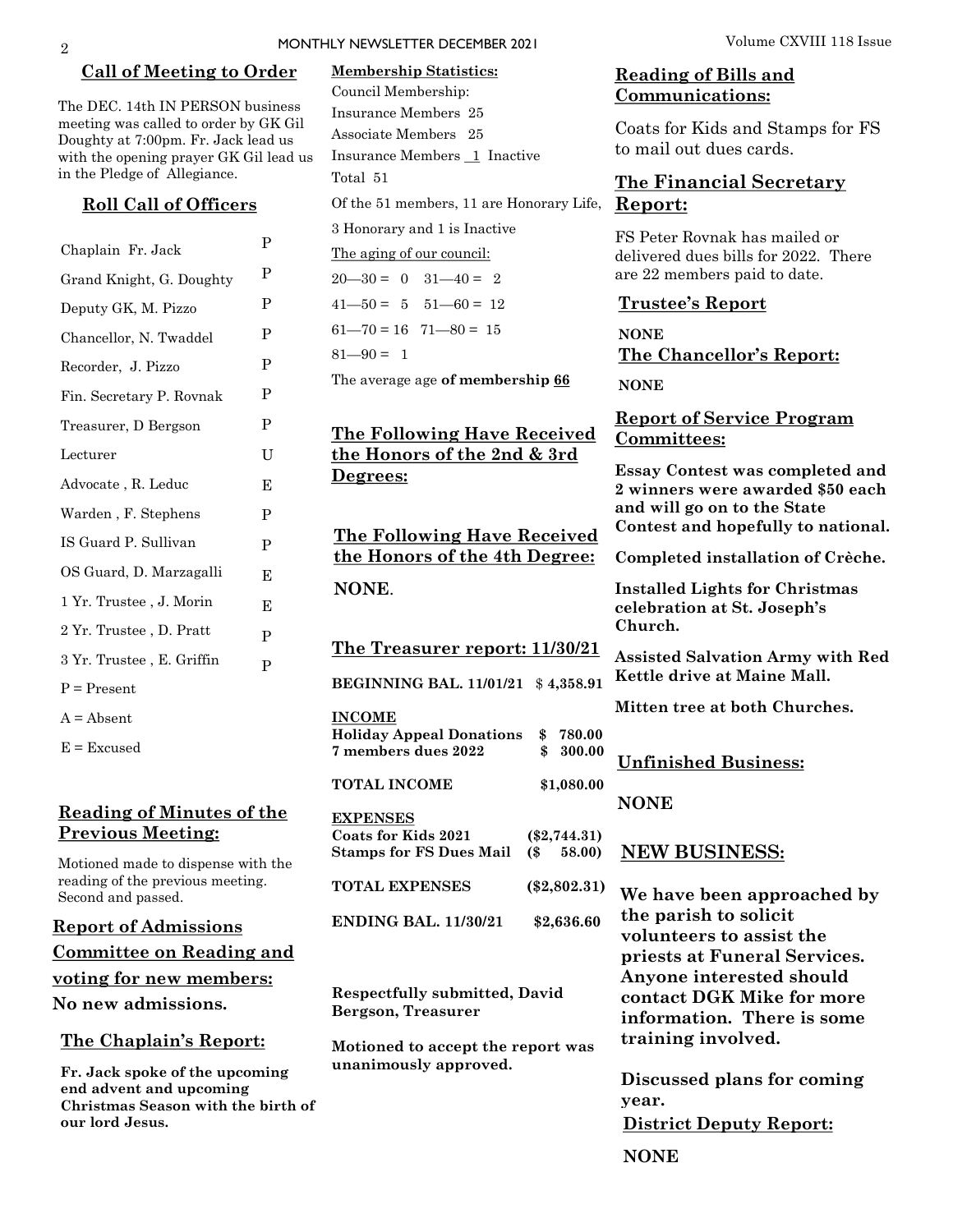**Dec. 18, 2021 Coats for Kids being distributed to those in need at St. Vincent DePaul Soup Kitchen by our Council.**

**Jan. 8, 2021 Assist Council 101 with Baby Bottle Drive to be held during the month of January at both churches. Proceeds donated to help unwed mothers. If you can help during the weekend masses at St. Joseph's please contact DGK Mike.**

**Jan. 11, 2021 Council Business meeting St. Pius Hall Annex at 7:00pm**

| <b>Good of the Order:</b><br>Prayers are offered for the<br>following members and friends                                                                                                                                           | <b>Lecturer Report:</b><br><b>NONE</b>                                                                                                                                                                                   | <b>Happy Birthday Wishes to</b><br>following members:                                                                                                                                                                                                                                                                                                         |  |
|-------------------------------------------------------------------------------------------------------------------------------------------------------------------------------------------------------------------------------------|--------------------------------------------------------------------------------------------------------------------------------------------------------------------------------------------------------------------------|---------------------------------------------------------------------------------------------------------------------------------------------------------------------------------------------------------------------------------------------------------------------------------------------------------------------------------------------------------------|--|
| of our council:                                                                                                                                                                                                                     | <b>News of the Fourth Degree:</b>                                                                                                                                                                                        | <b>Todd Libby</b><br><b>DEC 15</b>                                                                                                                                                                                                                                                                                                                            |  |
| Katie Bergson, Daughter of Bro.<br>Dave Bergson<br>Bro. Jim Pizzo<br>Mary Polito, wife of Bro. Jim<br><b>Pizzo</b><br><b>Bro. Jerry Morin</b><br><b>Bro. John Laplante</b><br><b>Connie Ryan wife of deceased</b><br>member Ed Ryan | Our 4th Degree Assembly<br>337 meets in Portland at St.<br>Pius Hall on the 2nd Monday<br>of the month at 7:00pm.<br>Please consider attending<br>the 4th Degree meeting they<br>are in need of member<br>participation. | <b>Michael Pizzo</b><br><b>DEC 16</b><br><b>DEC 20</b><br><b>Reuben Ramos</b><br><b>DEC 26</b><br>J. Stephen Fazio<br><b>Gil Doughty</b><br><b>DEC 28</b><br><b>Dick Leduc</b><br><b>DEC 28</b><br>Tim St. Hilaire<br><b>DEC 28</b><br><b>JAN 06</b><br><b>Frank Stephens</b><br><b>James Merrill</b><br><b>JAN 21</b><br><b>Mark Cannon</b><br><b>JAN 28</b> |  |
| Fr. Vince Curtin<br>Fr. Ted Corley                                                                                                                                                                                                  | <b>COUNCIL INSURANCE</b><br><b>AGENT</b>                                                                                                                                                                                 | <b>Blessings and Congratulations.</b>                                                                                                                                                                                                                                                                                                                         |  |
| Fr. Don Bosco<br><u>Rovnak family</u>                                                                                                                                                                                               | <b>Bill Weiss 691-0867</b>                                                                                                                                                                                               | <b>EDITORS NOTE:</b>                                                                                                                                                                                                                                                                                                                                          |  |
| <b>Ramos Family</b><br><b>Corinne Pratt Daughter of Bro.</b><br><b>Dick Pratt</b>                                                                                                                                                   | William.weiss@KofC.org<br><b>Please address omissions</b><br>and corrections to:                                                                                                                                         |                                                                                                                                                                                                                                                                                                                                                               |  |
|                                                                                                                                                                                                                                     |                                                                                                                                                                                                                          | <b>PP Michael Pizzo</b>                                                                                                                                                                                                                                                                                                                                       |  |
| Please take a moment to feel the movement of your council. We are, together, making a<br>difference in our Parish and Community If you are not already actively involved                                                            |                                                                                                                                                                                                                          | Email: phs63@aol.com                                                                                                                                                                                                                                                                                                                                          |  |

**Tel: 207-797-6326**

difference in our Parish and Community. If you are not already actively involved please consider the good we do and in greater numbers the more that we will be able to accomplish. I invite you to come with us on a journey to fulfillment.

**Our business meetings are held at 7:00PM in the annex of St. Pius, Fr. Flanagan Hall, 2nd Tuesday of every month (Except the months of July and August). Please review the Upcoming Events included in this newsletter and we welcome your participation and attendance.** 

## **Calendar of Events**

**A copy of our Calendar of Events for this fraternal year is available on OLHP website under KC Council 11257 or contact Program Director, Brother Michael Pizzo at phs63@aol.com or 233-4780.**